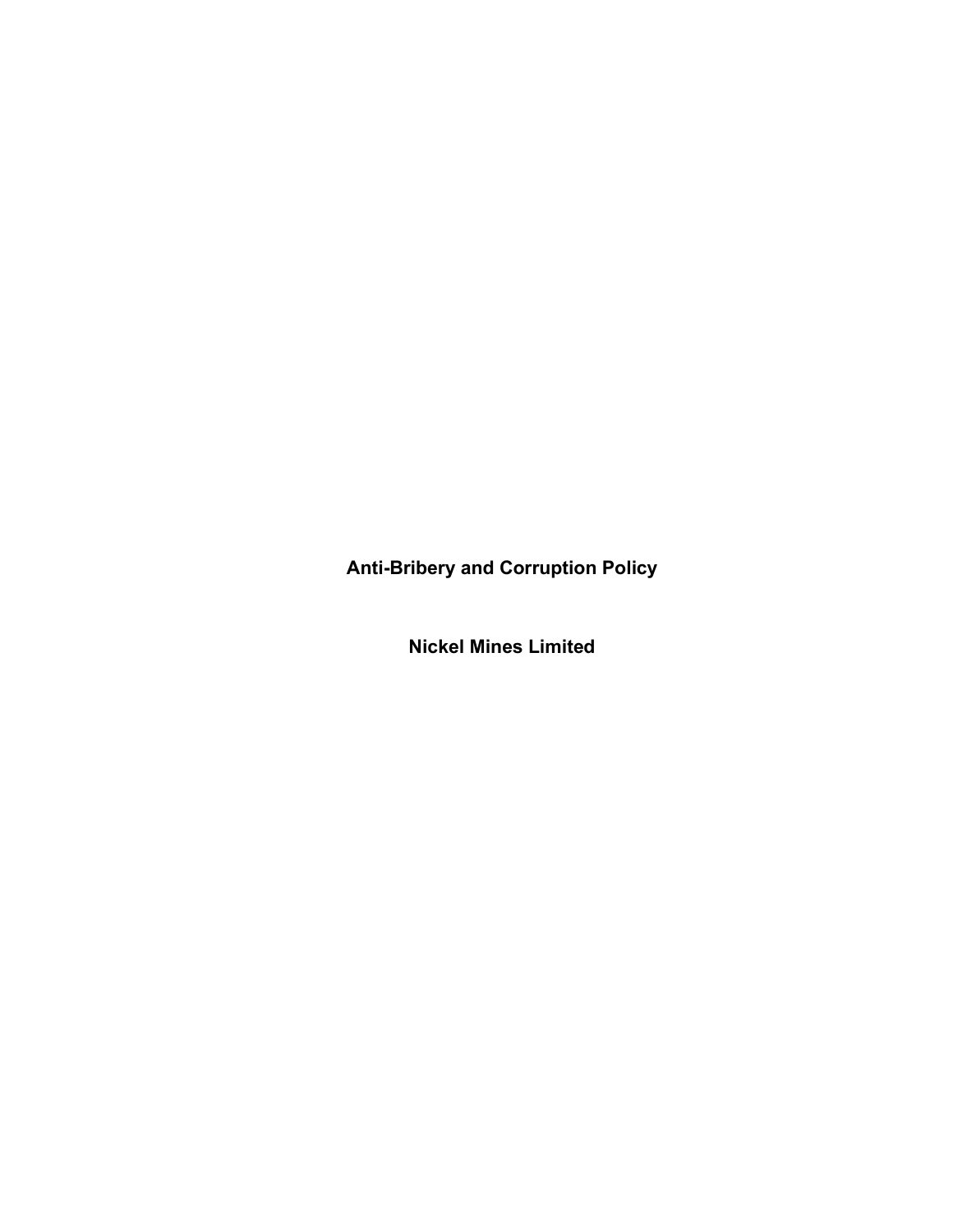## 1. BACKGROUND AND PURPOSE

Nickel Mines Limited (the Company) is committed to responsible corporate governance, including conducting its activities lawfully and with integrity.

The Company is committed to complying with the laws and regulations of the countries in which it operates. These laws include the *Criminal Code Act 1995* (Australia) and any other anti-corruption law of a country or a state, territory or province of a country in which the Company operates, or which otherwise applies to the Company by virtue of its partners or third parties operating on the Company's behalf (together Anti-Bribery and Corruption Laws).

Anti-Bribery and Corruption Laws may impose serious criminal offences for misconduct in which the Company and any individual is involved.

The purpose of this policy is to:

- (a) outline the Company's position on bribery and other corrupt behaviour; and
- (b) outline the responsibilities of the Company's executive and non-executive directors, officers, executives, employees, consultants, contractors and advisors when acting for or on behalf of the Company (Personnel) in observing and upholding the Company's position against bribery and corruption.

# 2. PRINCIPLES

The Company will:

- (a) not engage in corrupt business practices;
- (b) implement measures to prevent bribery and corruption by all Personnel;
- (c) at a minimum, endeavour to comply with all applicable laws, regulations and standards, including Anti-Bribery and Corruption Laws; and
- (d) when dealing with third parties, undertake reasonable due diligence to ensure that such parties are suitable for the Company to associate with and will not make bribes or perform corrupt acts on the Company's behalf or for which the Company may be or become response for, or otherwise liable.

### 3. BRIBERY

Bribery is the offering, promising, giving, accepting or soliciting of an advantage as an inducement for an action which is illegal, unethical or a breach of trust. A bribe is an inducement or reward offered, promised or provided in order to gain any commercial, contractual, regulatory or personal advantage and can take the form of gifts, loans, fees, rewards or other advantages (Bribe).

Personnel are not permitted to give, offer, promise, accept, request or authorize a Bribe, whether directly or indirectly.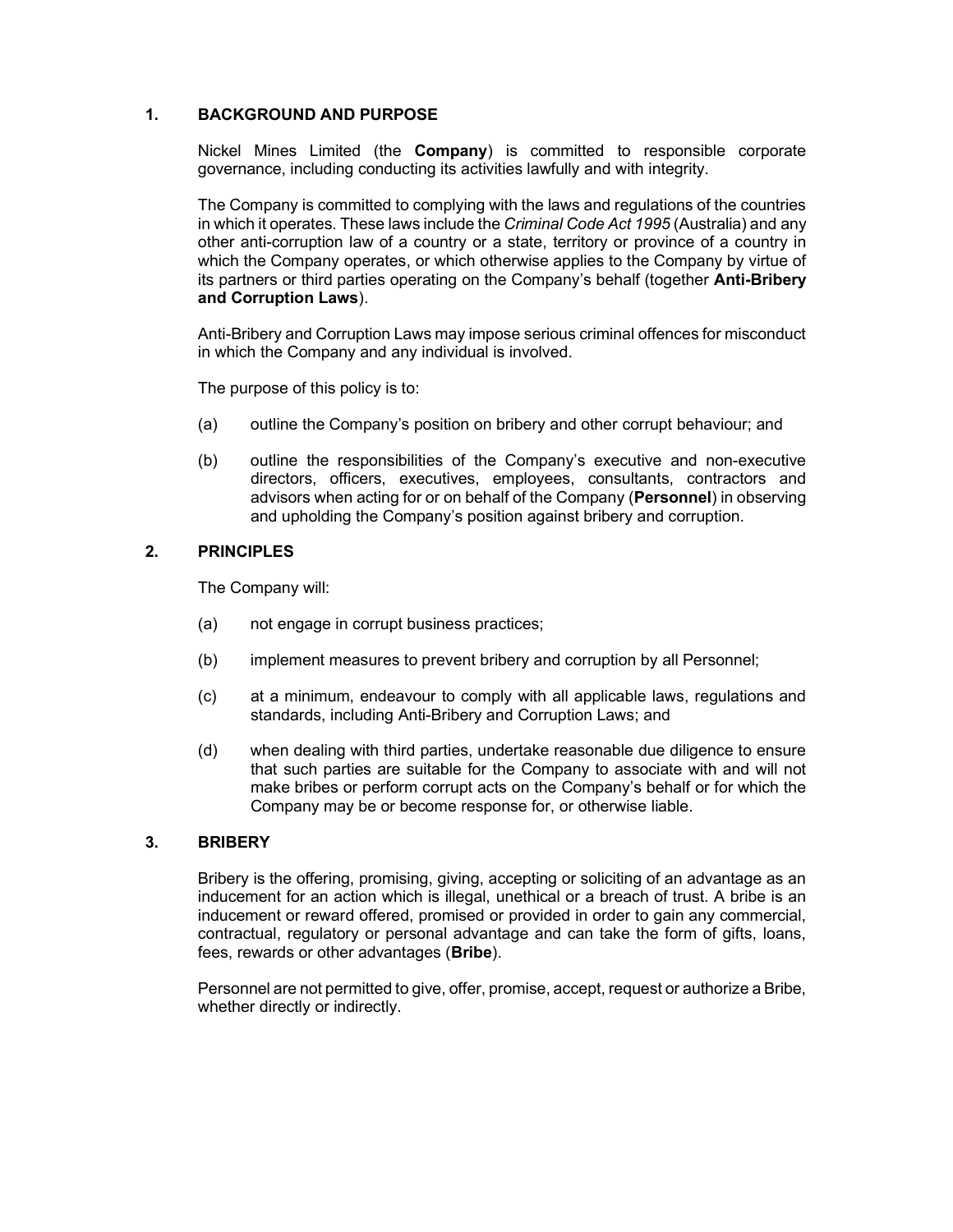# 4. CORRUPTION

Corruption is the abuse of entrusted power for private gain. Personnel act corruptly where they act dishonestly and contrary to the best interests of the Company by misusing their office, influence or position of trust in order to receive some personal gain or improper advantage for themselves or another person (Corruption).

Personnel must not engage in any form of Corruption, whether for their benefit, the benefit of the Company, other Personnel or any other person.

### 5. FACILITATION PAYMENTS

Facilitation payments are small payments or other inducements provided (either directly or indirectly) to a government official to secure or expedite a routine function or action that government officials are ordinarily obligated to perform and are generally not intended to influence the outcome of the official's action, only its timing (Facilitation Payments).

Personnel must not make any Facilitation Payments, whether legal or not in a particular country, and all Facilitation Payments are prohibited under this policy.

## 6. GIFT REGISTER

### 6.1 The Gift Register

The Company maintains a register of all gifts (clause 7), payments to government officials (clause 8) and charitable donations (clause 9) made by the Company or by any Personnel (Gift Register).

### 6.2 Record Keeping

Personnel must record complete, accurate and auditable details of all gifts, payments to government officials and charitable donations in the Gift Register. All records in the Gift Register must contain reasonable detail and be recorded in accordance with generally accepted accounting principles. No entry should be made into the Gift Register that distorts or disguises the true nature of any transaction.

### 7. GIFTS

Giving a gift as inducement or reward or for doing any act or to show favour or disfavour may breach Anti-Bribery and Corruption Laws when done with the intent to influence a third party's actions or decisions to benefit Personnel or the Company. Equally, receiving gifts of a particular nature may cause Personnel to be influenced or induced by third parties to do or omit to do any act that may not be in the Company's best interests or may contradict the Company's values.

However, the Company recognizes that accepting or offering gifts, entertainment or hospitality of moderate value may be customary and in accordance with local business practices in markets in which the Company operates.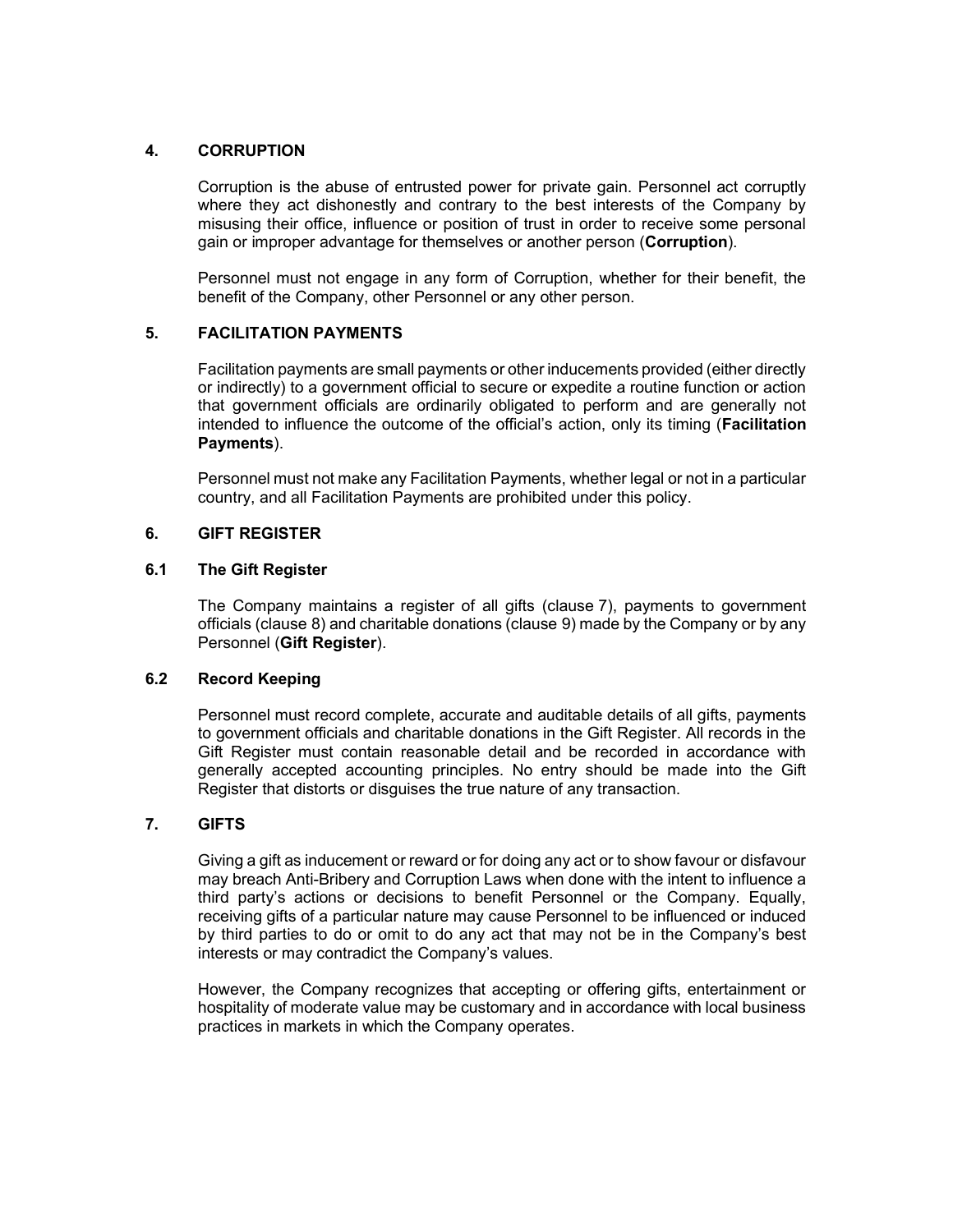Accordingly, Personnel must only give or receive gifts in accordance with this policy to ensure the Company:

- (a) complies with Anti-Bribery and Corruption Laws;
- (b) upholds its internal values; and
- (c) engages in local customs.

#### 7.1 Giving and Receiving Gifts

Personnel must not give a gift that is intended to induce conduct of any kind, as doing so constitutes a Bribe and is prohibited by this policy.

Personnel must not receive a gift that is intended to induce conduct of any kind or which will induce conduct of any kind, as doing so constitutes Corruption and is prohibited by this policy.

Personnel may give or receive genuine gifts or incur or accept hospitality and entertainment expenditure, provided that such gifts or expenditure:

- (a) is given or received as a common courtesy, act of appreciation or in accordance with local custom or standard business practice;
- (b) does not place the recipient under any obligation and cannot reasonably be construed as an attempt to improperly influence the performance of the role or function of the recipient;
- (c) is given or received in an open and transparent nature;
- (d) is of reasonable value, proportionate to the business relationship in which it is given or received;
- (e) complies with the all local laws, including Anti-Bribery and Corruption Laws, within the jurisdiction in which the gift is given or received or expenditure incurred or accepted; and
- (f) does not constitute the payment or acceptance of cash or cash equivalents, such as gift cards.

### 7.2 Recording Gifts

Personnel must record any gift given or expenditure incurred in the Company's Gift Register within 7 days and must obtain the prior approval of the CEO or chair of the Board prior to giving any gift or incurring any expenditure in excess of \$100.

Personnel must record any gift received or hospitality or entertainment accepted with a reasonable value in excess of \$100 in the Company's Gift Register and should, where practicable, raise any proposed gift, hospitality or entertainment offer with the CEO or chair of the Board prior to receiving any gift or accepting any hospitality or entertainment.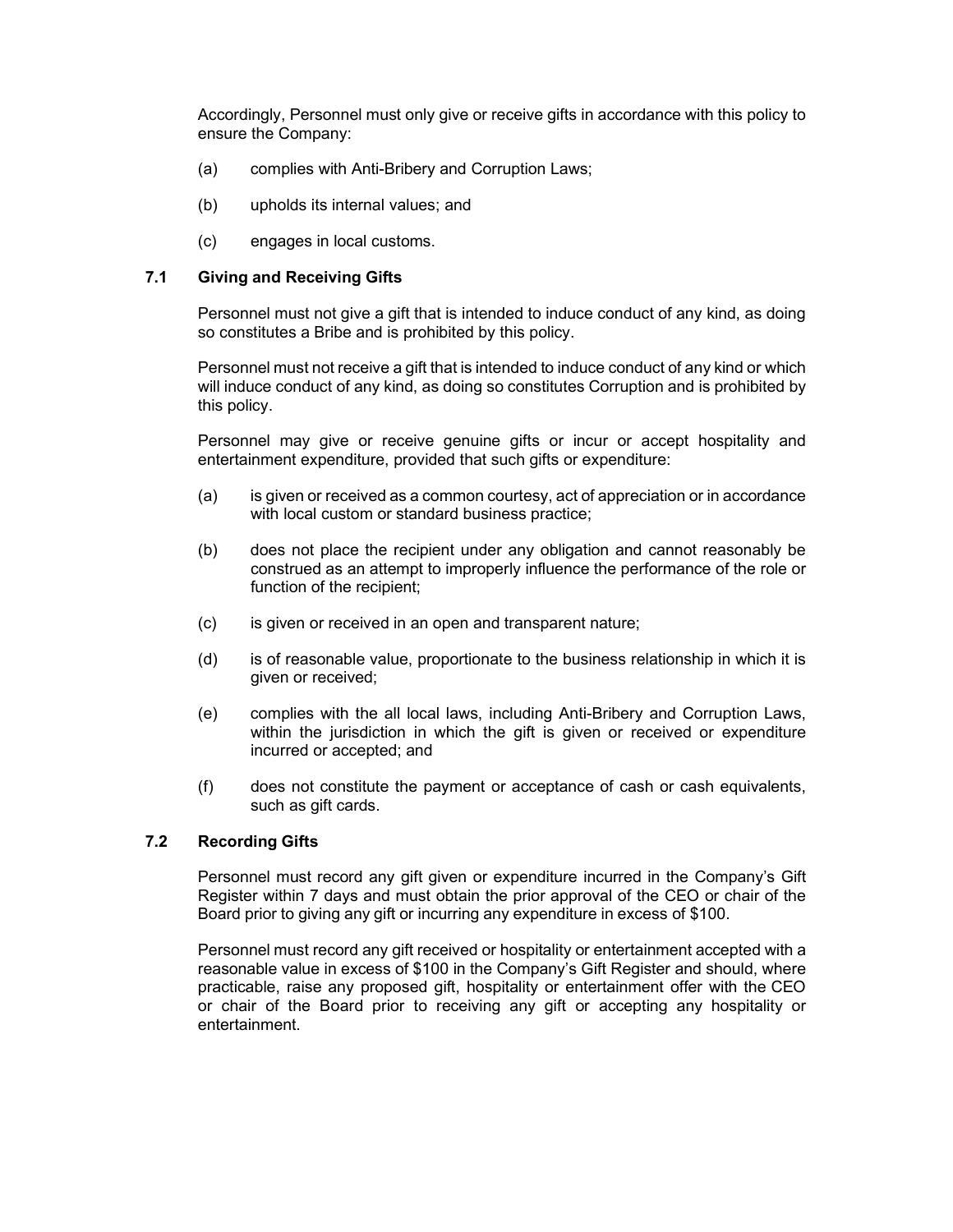### 8. DEALING WITH GOVERNMENT OFFICIALS

#### 8.1 Government Officials

In this policy, a reference to "government officials" means:

- (a) any political party, party official or candidate of political office;
- (b) any official or employee of a government (whether national, state, provincial or local) or agency, department or instrumentality of any government or any government-owned or controlled entity (including state owned enterprises);
- (c) any official or employee of any public international organisation;
- (d) any person acting in an official function or capacity for such government, agency, instrumentality, entity or organisation;
- (e) any person who holds or performs the duties of any appointment created by custom or convention or who otherwise acts in an official capacity (including, some indigenous or tribal leaders who are authorized and empowered to act on behalf of the relevant group of indigenous peoples and members of royal families);
- (f) any person who holds themselves out to be an authorized intermediary of a government official.

### 8.2 Gifts and Entertainment

The Company exercises additional caution in relation to the offering or giving of gifts, hospitality and entertainment to government officials.

While all gifts, hospitality and entertainment must comply with general gift giving obligations contained in clause 7, Personnel must obtain the approval of the CEO and chair of the Board prior to giving any gift or providing any hospitality or entertainment to government officials.

### 8.3 Political Donations

The Company will only donate or contribute towards political parties, politicians or candidates where such donation or contribution is consistent with this policy, the Company's values and has been approved by the Board in advance.

#### 8.4 Attendance at Political Functions

Personnel may attend political functions where there is a legitimate business reason for attendance and where approved by the Board in advance.

# 8.5 Political Lobbying

Personnel are generally prohibited from engaging in political lobbying unless they have been expressly authorized to do so by the Board. Any political lobbying conducted by authorized employees must be done in a manner consistent with this policy and the Company's values.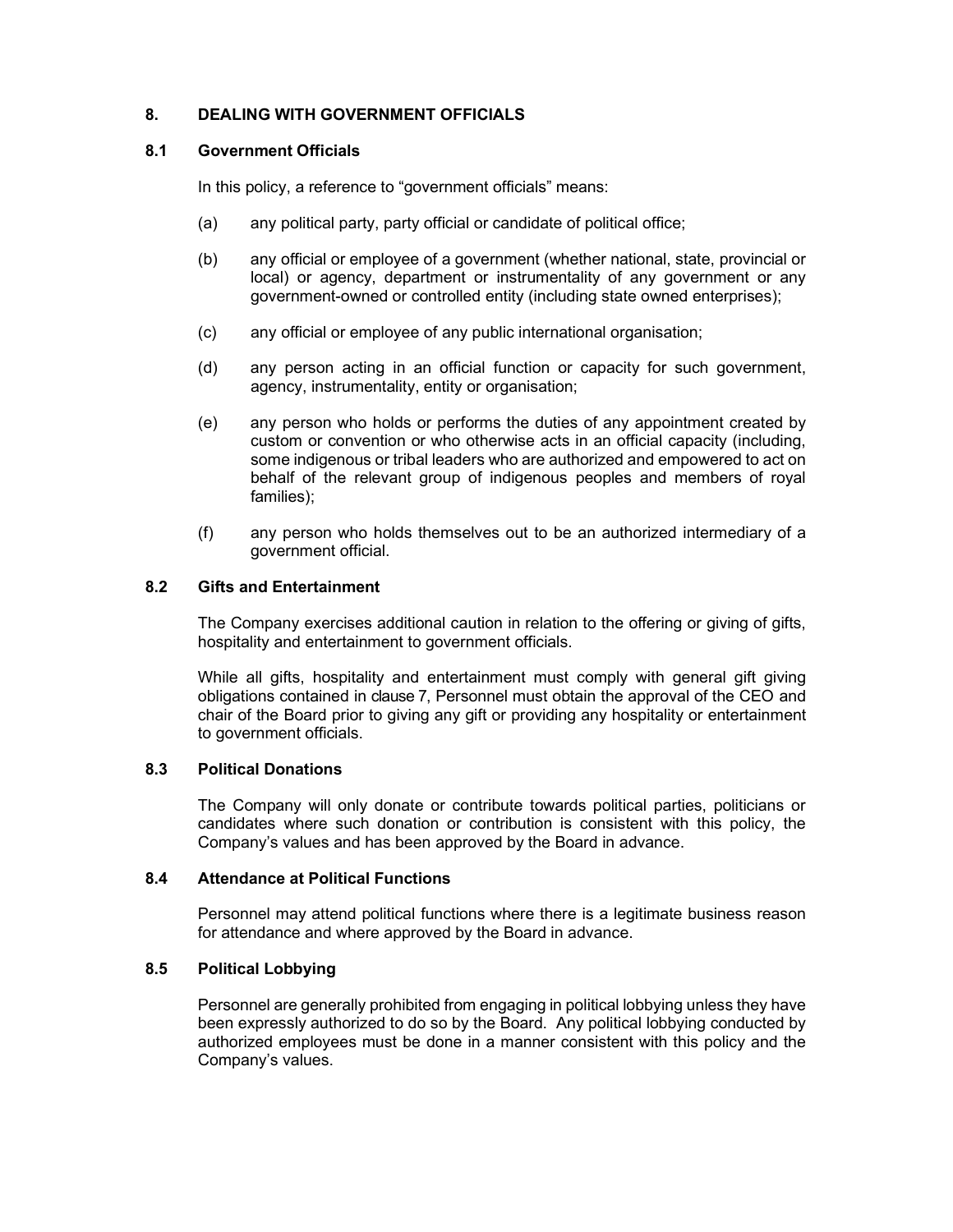# 9. CHARITABLE DONATIONS

The Company supports charitable causes from time to time, including by making charitable grants or donations or giving financial or other assistance, or sponsoring a person or activity on a charitable basis, without expectation or acceptance of favourable action or the exercise of influence.

In limited circumstances, a charitable grant or donation may pose a risk of corruption – for example, if made to an artificial or non-genuine charitable organization or an entity which ultimately benefits a non-charitable third party, such as a government official.

To address this risk, charitable grants and donations by the Company must:

- (a) be approved by the CEO where such donation is less than \$1,000 or the Board for amounts greater than \$1,000;
- (b) be made only to not-for-profit organisations;
- (c) be accurately recorded in the Company's records;
- (d) be tax-deductible; and
- (e) not be made in cash or to private accounts.

#### 10. REPORTING AND BREACH

#### 10.1 Reporting Violations

Personnel must immediately report any suspected or actual violation of this policy at first instance to the Chair of the Board or Company Secretary. The Company will treat all reports received in connection with this policy in the strictest confidence.

Personnel should not attempt to personally conduct any investigations or enquiries into a suspected act of bribery or corruption related to the Company.

#### 10.2 Non-retaliation

Personnel will not face any form of retaliation, reprisal or detriment from the Company for raising a concern or reporting conduct in violation of this policy in good faith.

#### 10.3 Consequences

The Company acknowledges that Bribery and Corruption are very serious offences at law and any breach of this policy is a serious matter which will be thoroughly investigated and addressed.

The Company may take disciplinary action against anyone who breaches this policy, which (depending on the severity or quantity of the breach(s)) may include:

- (a) reprimands;
- (b) formal warnings;
- (c) suspensions;
- (d) demotions; and/or
- (e) termination of employment or contracts.